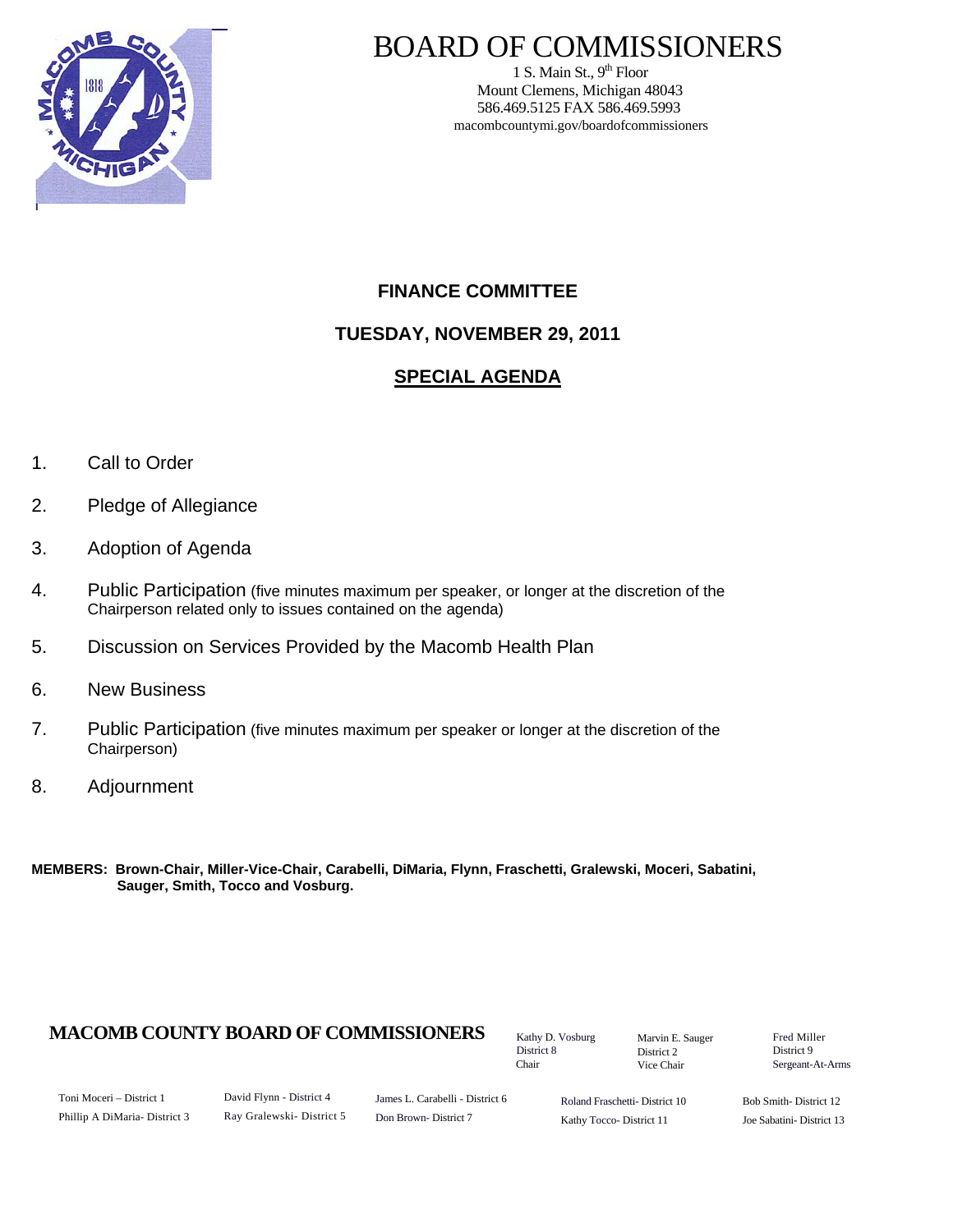**Macomb Health Plan Macomb Health PlanPresentation to Macomb County Commission County Commission – Finance Committee Finance Committee**

November 29, 2011

1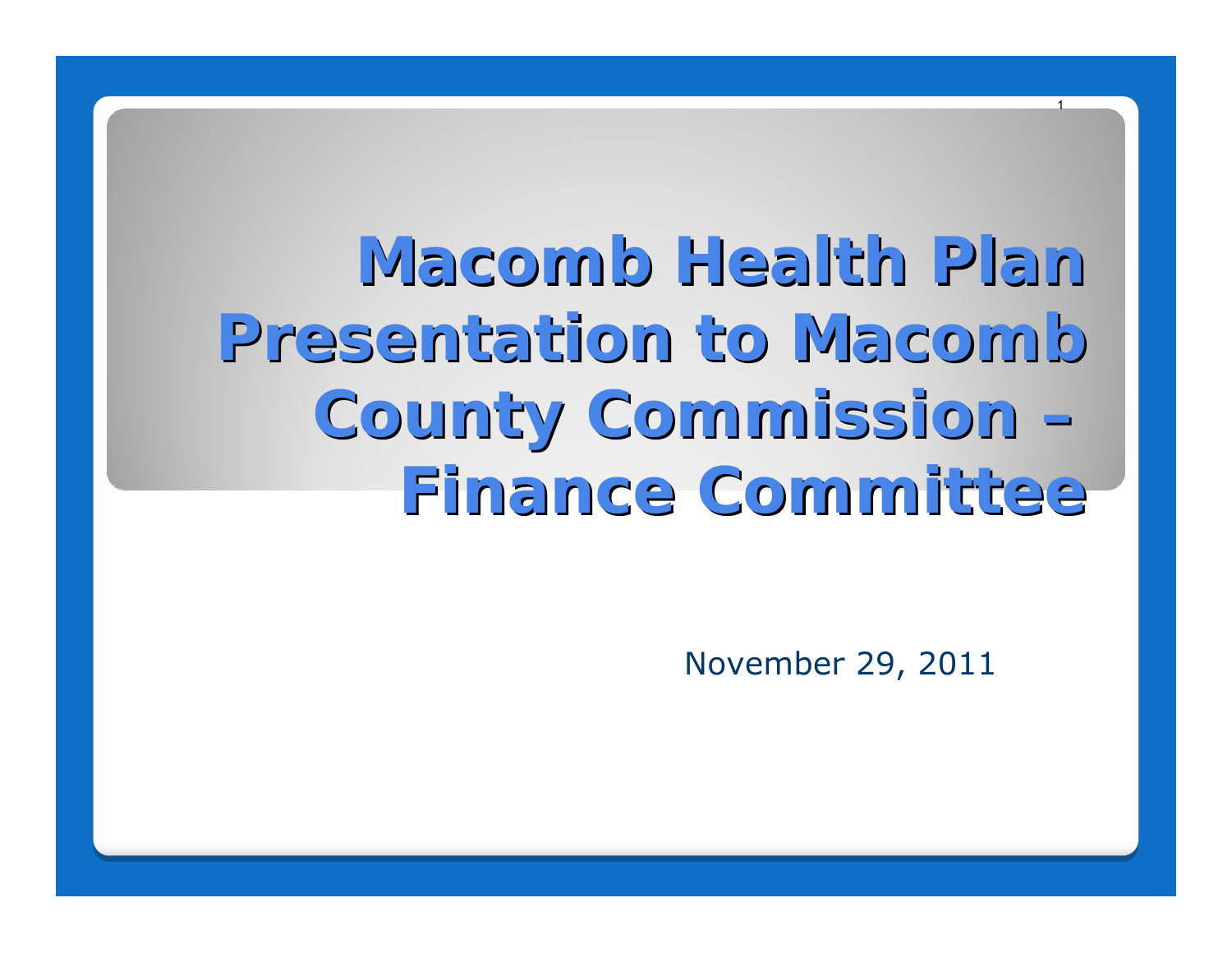### **What is the Macomb Health Plan? What is the Macomb Health Plan?**

- $\circ$ 501 (c)(3) Charitable Corporation
- ◦Incorporated in the State of Michigan July 2004
- $\circ$ Began operations in December 1, 2004
- Our administrative offices are located at the Clemens Center (18 Market Street) in downtown Mount Clemens
- Our mission is to develop and support health care programming to uninsured and low income residents of Macomb County
- Operates as a County Health Plan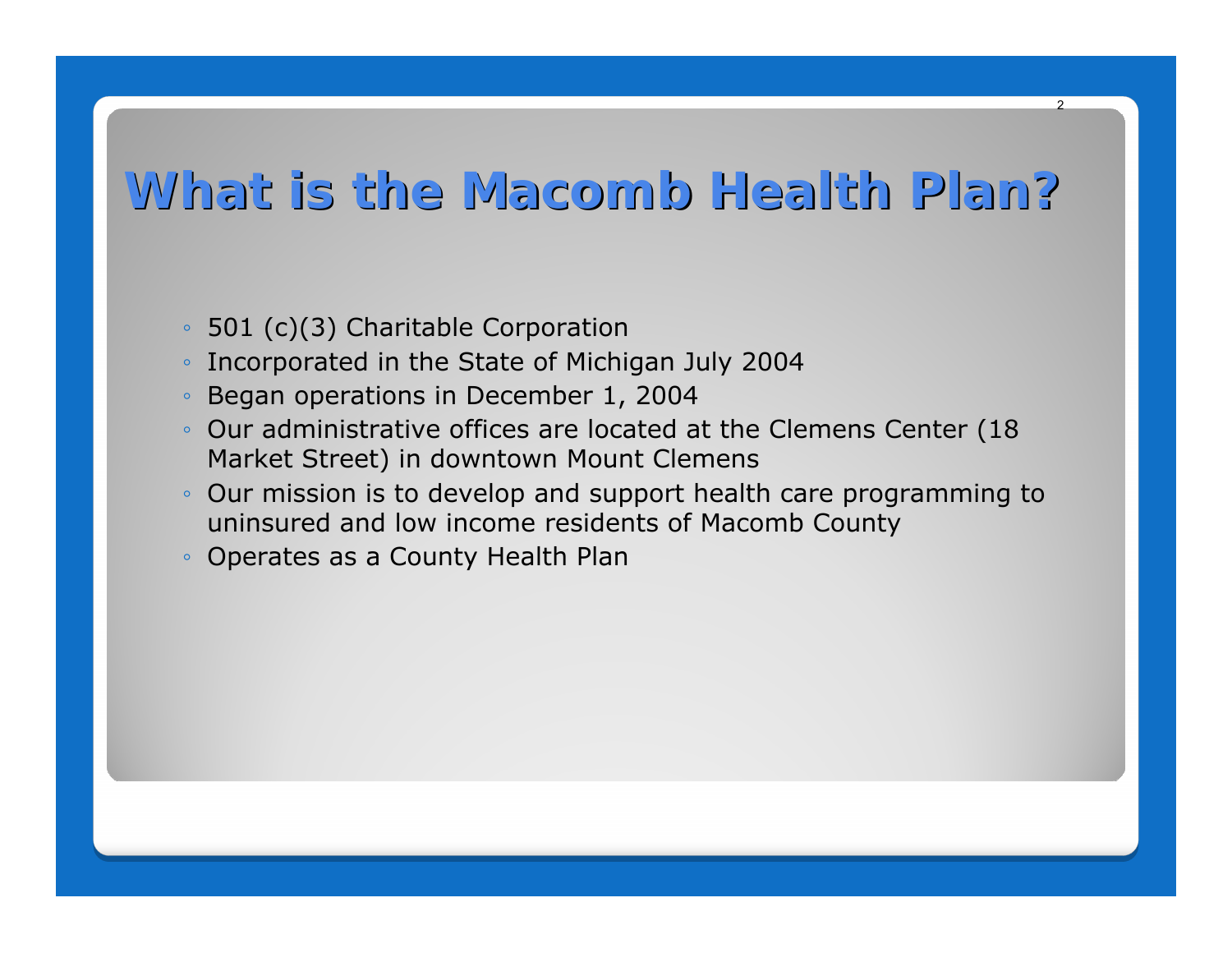## **What is a County Health Plan? What is a County Health Plan?**

- A County Health Plan is a charitable organization whose primary purpose is to administer the State of Michigan Adult Benefit Waiver (ABW) Program to local residents between 19 and 64 years of age who do not qualify for Medicaid or have other insurance coverage and meet certain low income requirements.
- County Health Plans are **NOT** a service of local government
- Throughout Michigan there are 24 County Health Plans in 67 Counties
- ◦ County Health Plans are funded through annual Grants with the State of Michigan
- In addition to the ABW Program, County Health Plan will typically operate the following programs:
	- "B" Program
	- 1/3 Share Program
	- Other Community Based Indigent Health Programs/Services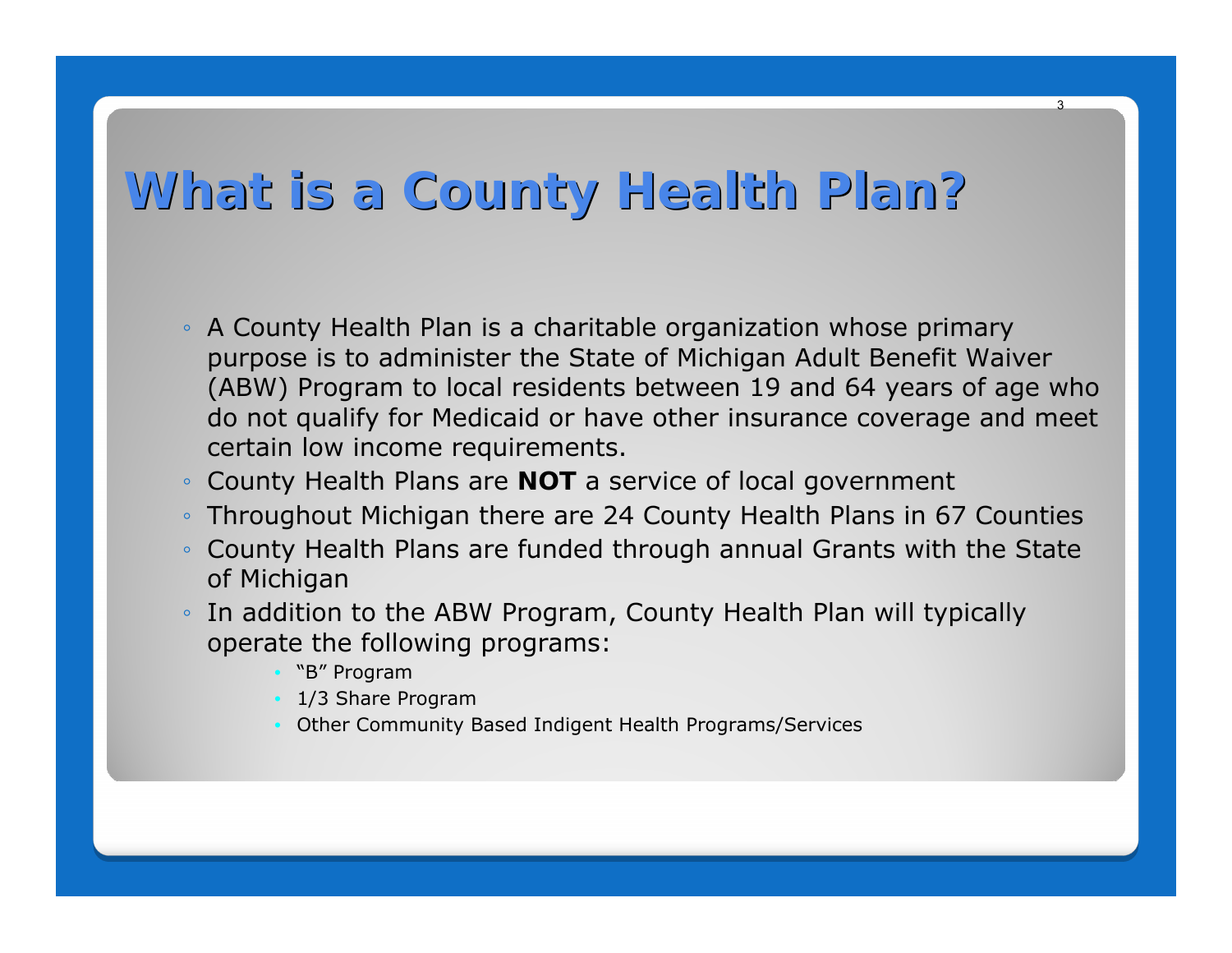# What are the benefits of Macomb **Health Plan for Local Residents? Health Plan for Local Residents?**

- Macomb Health Plan has become the "Medical Home" for as many as 12,000 Macomb County residents monthly.
- $\bullet$  Macomb Health Plan currently operate (3) programs:
	- Adult Benefit Waiver (ABW) Began December 2004 C*urrently 3,142 members are enrolled in the ABW Program. Michigan Department of Community Health determines eligibility. Services include: Primary Care Physician Services, Pharmaceutical, Specialist, Diagnostic Services, Emergent Ambulance Services, Hospital Emergency Services.*
	- "B" Program (Macomb Care Connect) Began January 2006 C*urrently 6,753 members are enrolled in Macomb Care Connect. Macomb Health Plan Board of Directors determine eligibility. Services include: Primary Care Physician Service, Limited Pharmaceutical and Diagnostic Services.*

• 1/3 Share Program – Macomb Blue – Began January 2007

Currently 636 members are enrolled in Macomb Blue. Macomb Health Plan Board of Directors determine eligibility. Blue Care Network insurance coverage has been made available to its enrollees. Services include: Primary Care Physician Services, Specialist, Diagnostic Services, Inpatient and Outpatient Services, including Mental Health Services.